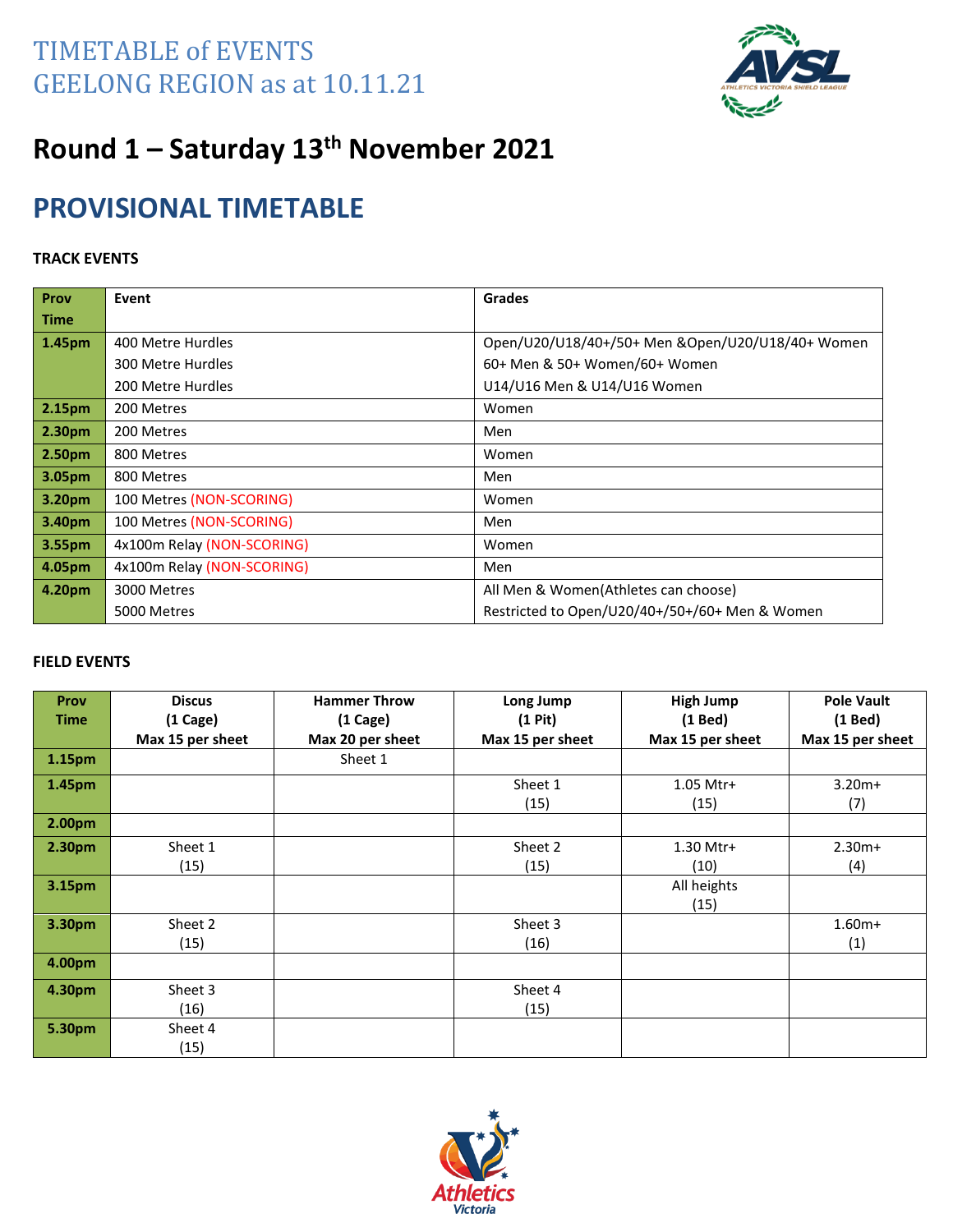

# **Round 2 – Saturday 20th November 2021**

#### **TRACK EVENTS**

| Time               | Event                         | <b>Grades</b>                        |
|--------------------|-------------------------------|--------------------------------------|
| 1.45pm             | 80Metre Hurdles               | U14/40+/50+/60+ Women                |
|                    | 90Metre Hurdles               | U16 Women & U14 Men                  |
|                    | 100Metre Hurdles              | U18/U20/Open Women & U16/50+/60+ Men |
|                    | 110Metre Hurdles              | U18/U20/Open/40+ Men                 |
| 2.15pm             | 1500 Metres                   | Women                                |
| 2.30pm             | 1500 Metres                   | Men                                  |
| 2.50pm             | 100 Metres                    | Men                                  |
| 3.10 <sub>pm</sub> | 100 Metres                    | Women                                |
| 3.35 <sub>pm</sub> | 400 Metres                    | Men                                  |
| 3.55 <sub>pm</sub> | 400 Metres                    | Women                                |
| 4.10pm             | 4x200m Relay                  | Men                                  |
| 4.20pm             | 4x200m Relay                  | Women                                |
| 4.30pm             | *3000 Metres Steeple (91cm)   | Open/U20/40+/50+ Men                 |
|                    | *2000 Metres Steeple (84cm)   | U18 Men                              |
|                    | *3000 Metres Steeple (76.2cm) | Open/U20 Women                       |
|                    | *2000 Metres Steeple (76.2cm) | 60+/U16/U14 Men                      |
|                    |                               | 40+/50+/60+/U18/U16/U14 Women        |

| <b>Time</b>        | <b>Shot Put</b><br>(1 Circle)<br>Max 20 per sheet | Javelin<br>(1 Runway)<br>Max 15 per sheet | <b>Triple Jump</b><br>$(1$ Pit)<br>Max 15 per sheet | <b>Pole Vault</b><br>$(1$ Bed)<br>Max 15 per sheet | <b>NON-SCORING</b><br><b>EVENTS</b>          |
|--------------------|---------------------------------------------------|-------------------------------------------|-----------------------------------------------------|----------------------------------------------------|----------------------------------------------|
| 1.15 <sub>pm</sub> |                                                   |                                           |                                                     |                                                    | <b>Hammer Invite</b><br>(Geel Only – max 20) |
| 1.30 <sub>pm</sub> | Sheet 1                                           |                                           | Sheet 1                                             | $3.20m+$                                           |                                              |
| 2.00 <sub>pm</sub> |                                                   | Sheet 1                                   |                                                     |                                                    |                                              |
| 2.30 <sub>pm</sub> | Sheet 2                                           |                                           | Sheet 2                                             | $2.30m+$                                           |                                              |
| 3.00 <sub>pm</sub> |                                                   | Sheet 2                                   |                                                     |                                                    |                                              |
| 3.30 <sub>pm</sub> | Sheet 3                                           |                                           | Sheet 3                                             | $1.60m+$                                           |                                              |
| 4.00pm             |                                                   | Sheet 3                                   |                                                     |                                                    | High Jump Invite<br>(Max 15)                 |



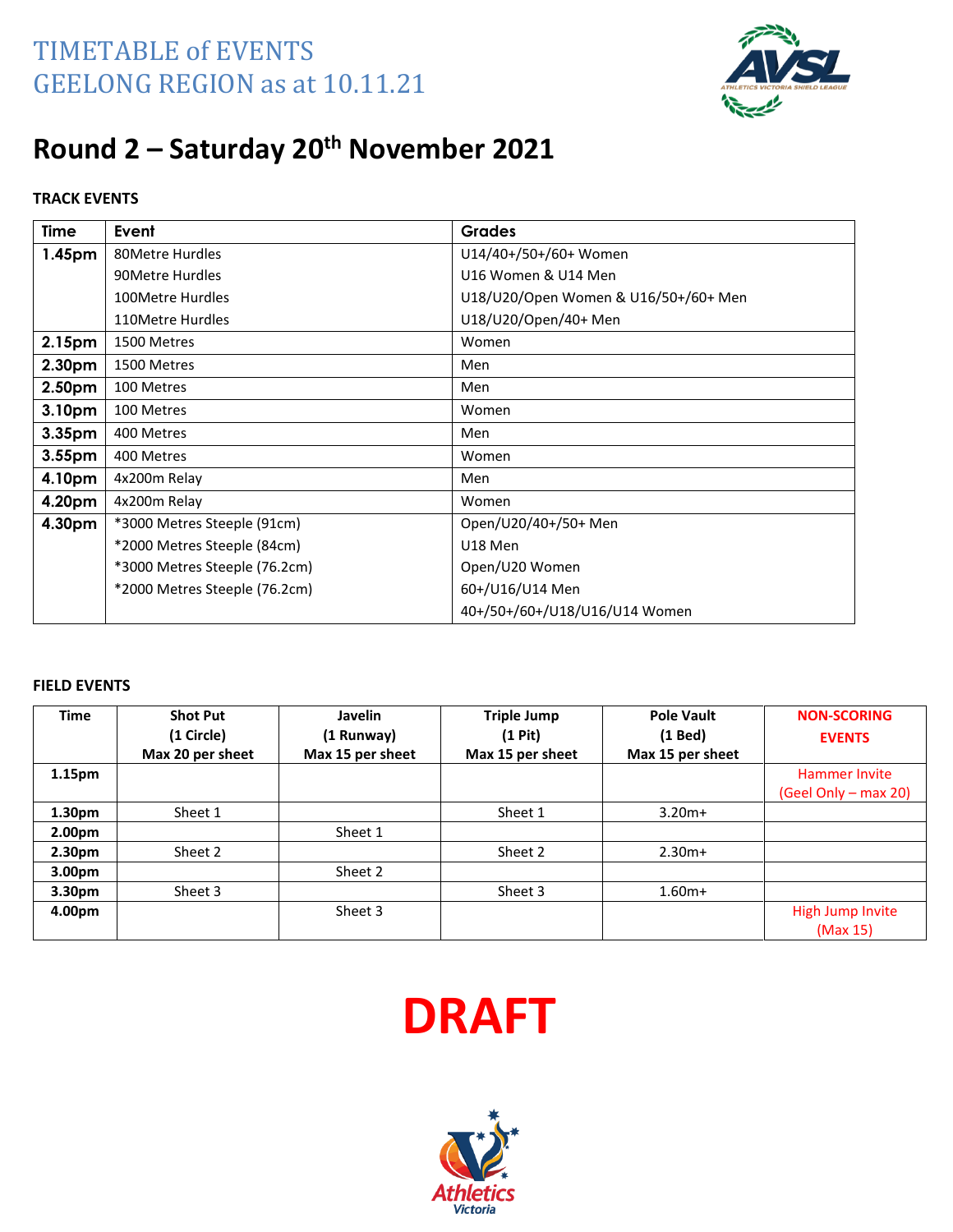

# **Round 3 – Saturday 27th November 2021**

#### **TRACK EVENTS**

| <b>Time</b>        | Event                     | <b>Grades</b>                                    |
|--------------------|---------------------------|--------------------------------------------------|
| 1.45 <sub>pm</sub> | 400 Metre Hurdles         | Open/U20/U18/40+/50+ Men &Open/U20/U18/40+ Women |
|                    | 300 Metre Hurdles         | 60+ Men & 50+ Women/60+ Women                    |
|                    | 200 Metre Hurdles         | U14/U16 Men & U14/U16 Women                      |
| 2.15pm             | 200 Metres                | Women                                            |
| 2.30pm             | 200 Metres                | Men                                              |
| 2.50pm             | 800 Metres                | Women                                            |
| 3.05pm             | 800 Metres                | Men                                              |
| 3.20pm             | 100 Metres (NON-SCORING)  | Women                                            |
| 3.40pm             | 100 Metres (NON-SCORING)  | Men                                              |
| 4.00pm             | 3000 Metres (NON-SCORING) | All Men & Women                                  |

#### **FIELD EVENTS**

| Time   | <b>Discus</b>        | <b>Hammer Throw</b> | Long Jump           | <b>High Jump</b>     | <b>NON-SCORING</b> |
|--------|----------------------|---------------------|---------------------|----------------------|--------------------|
|        | $(1)$ Cage)          | (1 Cage)            | $(1$ Pit $)$        | $(1$ Bed $)$         | <b>EVENTS</b>      |
| 1.15pm |                      | Sheet 1             |                     |                      | Pole Vault Invite  |
|        |                      |                     |                     |                      | (Max 20)           |
| 1.30pm |                      |                     | Sheet 1 - Jump & Go |                      |                    |
|        |                      |                     | (15)                |                      |                    |
| 2.00pm |                      |                     | Sheet 2             | Sheet 1 - Jump & Go  |                    |
|        |                      |                     | (20)                | (15)                 |                    |
| 2.15pm | Sheet 1 - Throw & Go |                     |                     |                      |                    |
|        | (15)                 |                     |                     |                      |                    |
| 2.30pm | Sheet 2              |                     |                     | Sheet 2 -1.05 Mtr+   |                    |
|        | (20)                 |                     |                     | (15)                 |                    |
| 3.00pm |                      |                     | Sheet 3             |                      |                    |
|        |                      |                     | (20)                |                      |                    |
| 3.30pm | Sheet 3              |                     |                     | Sheet 3 - 1.30 Mtr+  |                    |
|        | (20)                 |                     |                     | (15)                 |                    |
| 4.00pm |                      |                     | Sheet 4             |                      |                    |
|        |                      |                     | (20)                |                      |                    |
| 4.30pm | Sheet 4              |                     |                     | Sheet 4- All heights |                    |
|        | (20)                 |                     |                     | (10)                 |                    |

*(##) Sheet Maximum Capacity*



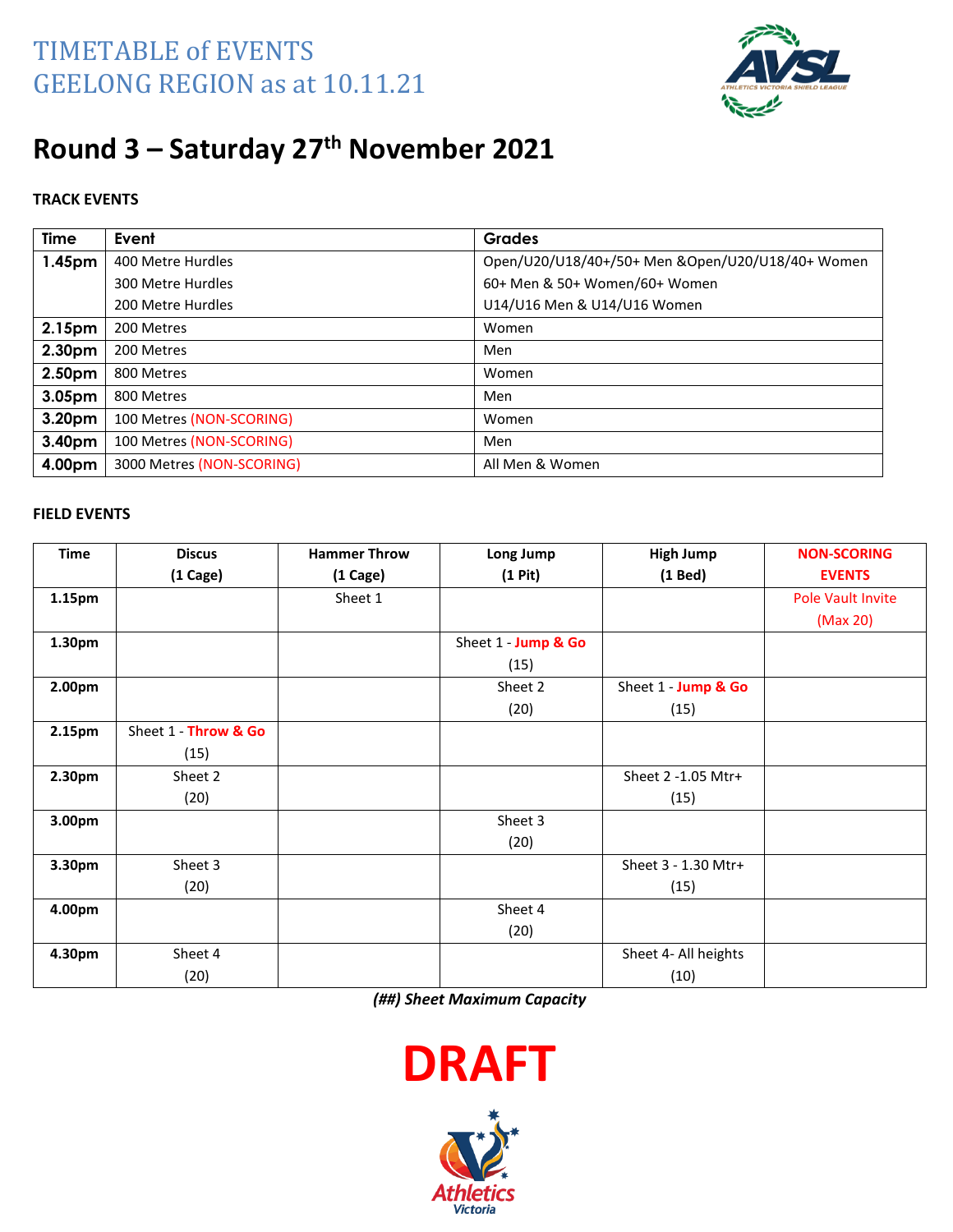

### **Round 4 – Saturday 4 th December 2021**

#### **TRACK EVENTS**

| <b>Time</b> | Event            | <b>Grades</b>                                  |
|-------------|------------------|------------------------------------------------|
| 1.45pm      | 80Metre Hurdles  | U14/40+/50+/60+ Women                          |
|             | 90Metre Hurdles  | U16 Women & U14 Men                            |
|             | 100Metre Hurdles | U18/U20/Open Women & U16/50+/60+ Men           |
|             | 110Metre Hurdles | U18/U20/Open/40+ Men                           |
| 2.15pm      | 1500 Metres      | Women                                          |
| 2.30pm      | 1500 Metres      | Men                                            |
| 2.50pm      | 100 Metres       | Men                                            |
| 3.10pm      | 100 Metres       | Women                                          |
| 3.35pm      | 400 Metres       | Men                                            |
| 3.55pm      | 400 Metres       | Women                                          |
| 4.10pm      | 4x400m Relay     | Men                                            |
| 4.20pm      | 4x400m Relay     | Women                                          |
| 4.30pm      | 3000 Metres      | All Men & Women(Athletes can choose)           |
|             | 5000 Metres      | Restricted to Open/U20/40+/50+/60+ Men & Women |

#### **FIELD EVENTS**

| <b>Time</b> | <b>Shot Put</b>      | <b>Javelin</b>       | <b>Triple Jump</b>  | <b>Pole Vault</b> | <b>NON-SCORING</b>   |
|-------------|----------------------|----------------------|---------------------|-------------------|----------------------|
|             | (1 Circle)           | (1 Runway)           | $(1$ Pit $)$        | $(1$ Bed)         | <b>EVENTS</b>        |
| 1.15pm      |                      |                      |                     |                   | <b>Hammer Invite</b> |
|             |                      |                      |                     |                   | (Geel Only - max 20) |
| 1.30pm      | Sheet 1 - Throw & Go |                      | Sheet 1 - Jump & Go | $3.20m+$          |                      |
|             | (20)                 |                      | (15)                | (15)              |                      |
| 2.00pm      | Sheet 2              | Sheet 1 - Throw & Go | Sheet 2             |                   |                      |
|             | (20)                 | (20)                 | (15)                |                   |                      |
| 2.30pm      |                      | Sheet 2              |                     | $2.30m+$          |                      |
|             |                      | (15)                 |                     | (15)              |                      |
| 3.00pm      | Sheet 3              |                      | Sheet 3             |                   |                      |
|             | (20)                 |                      | (15)                |                   |                      |
| 3.30pm      |                      | Sheet 3              |                     | $1.60m+$          |                      |
|             |                      | (15)                 |                     | (15)              |                      |
| 4.00pm      | Sheet 4              |                      | Sheet 4             |                   | High Jump Invite     |
|             | (20)                 |                      | (15)                |                   | (Max 15)             |
| 4.30pm      |                      | Sheet 4              |                     |                   |                      |
|             |                      | (15)                 |                     |                   |                      |

*(##) Sheet Maximum Capacity*

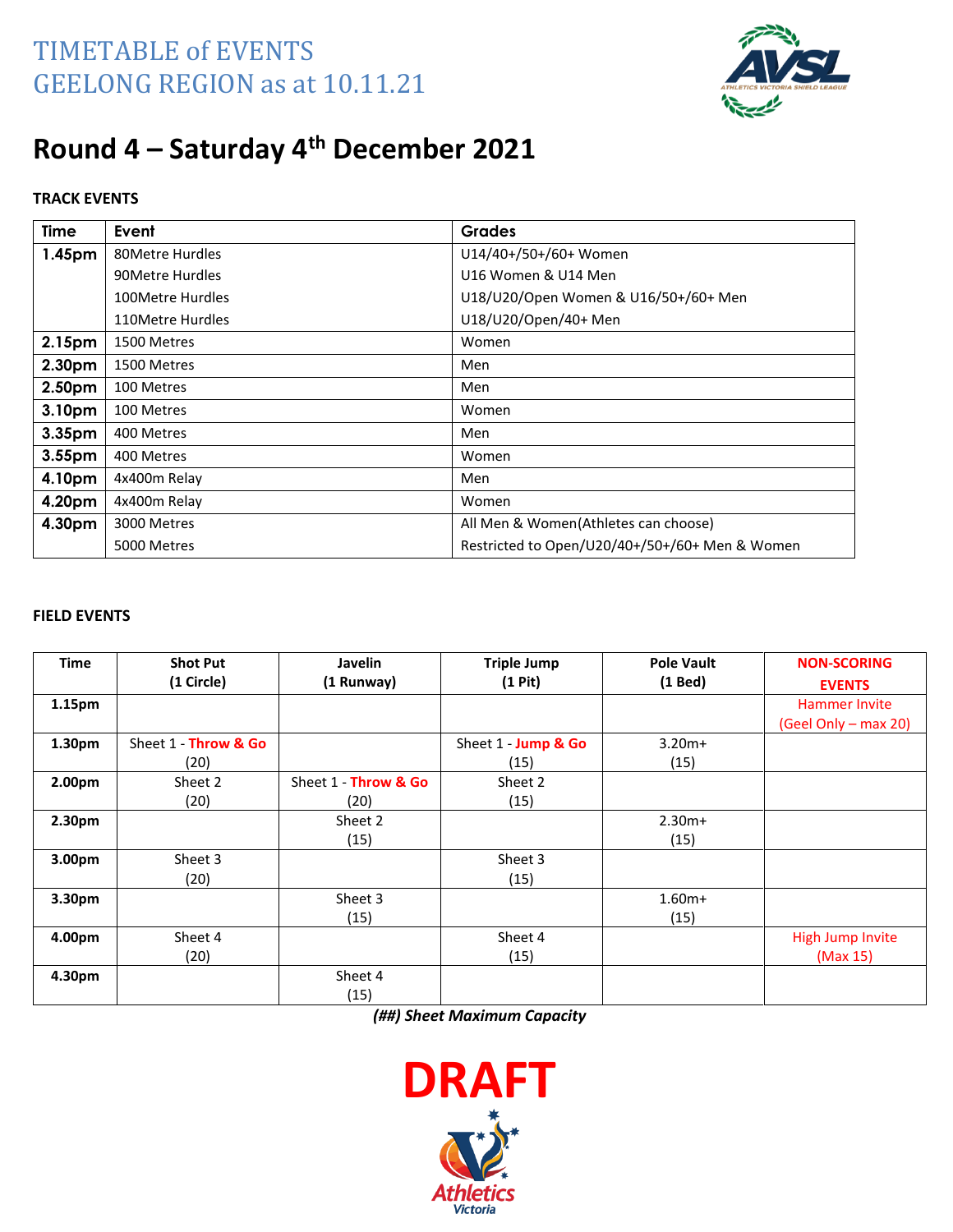

# **Round 5 – Saturday 11th December 2021**

#### **TRACK EVENTS**

| <b>Time</b> | Event                           | <b>Grades</b>                                    |
|-------------|---------------------------------|--------------------------------------------------|
| 1.45pm      | 400 Metre Hurdles               | Open/U20/U18/40+/50+ Men &Open/U20/U18/40+ Women |
|             | 300 Metre Hurdles               | 60+ Men & 50+ Women/60+ Women                    |
|             | 200 Metre Hurdles               | U14/U16 Men & U14/U16 Women                      |
| 2.15pm      | 200 Metres                      | Women                                            |
| 2.30pm      | 200 Metres                      | Men                                              |
| 2.50pm      | 800 Metres                      | Women                                            |
| 3.05pm      | 800 Metres                      | Men                                              |
| 3.20pm      | 4x200 Metre Relay (NON-SCORING) | Women                                            |
| 3.30pm      | 4x200 Metre Relay (NON-SCORING) | Men                                              |
| 3.45pm      | 100 Metres (NON-SCORING)        | Women                                            |
| 4.00pm      | 100 Metres (NON-SCORING)        | Men                                              |
| 4.20pm      | 3000 Metres                     | All Men & Women                                  |

| <b>Time</b>        | <b>Discus</b>    | <b>Hammer Throw</b> | Long Jump        | <b>High Jump</b> | <b>NON-SCORING</b>       |
|--------------------|------------------|---------------------|------------------|------------------|--------------------------|
|                    | $(1)$ Cage)      | $(1)$ Cage)         | $(1$ Pit $)$     | $(1$ Bed)        | <b>EVENTS</b>            |
|                    | Max 15 per sheet | Max 20 per sheet    | Max 15 per sheet | Max 15 per sheet |                          |
| 1.15 <sub>pm</sub> |                  | Sheet 1             |                  |                  | <b>Pole Vault Invite</b> |
|                    |                  |                     |                  |                  | (Max 20)                 |
| 1.30pm             |                  |                     | Sheet 1          |                  |                          |
| 2.00pm             |                  |                     |                  | 1.05 Mtr+        |                          |
| 2.15pm             | Sheet 1          |                     | Sheet 2          |                  |                          |
| 3.00 <sub>pm</sub> |                  |                     |                  | 1.30 Mtr+        |                          |
| 3.15 <sub>pm</sub> | Sheet 2          |                     | Sheet 3          |                  |                          |
| 3.45pm             |                  |                     |                  | All heights      |                          |
| 4.15pm             | Sheet 3          |                     |                  |                  |                          |



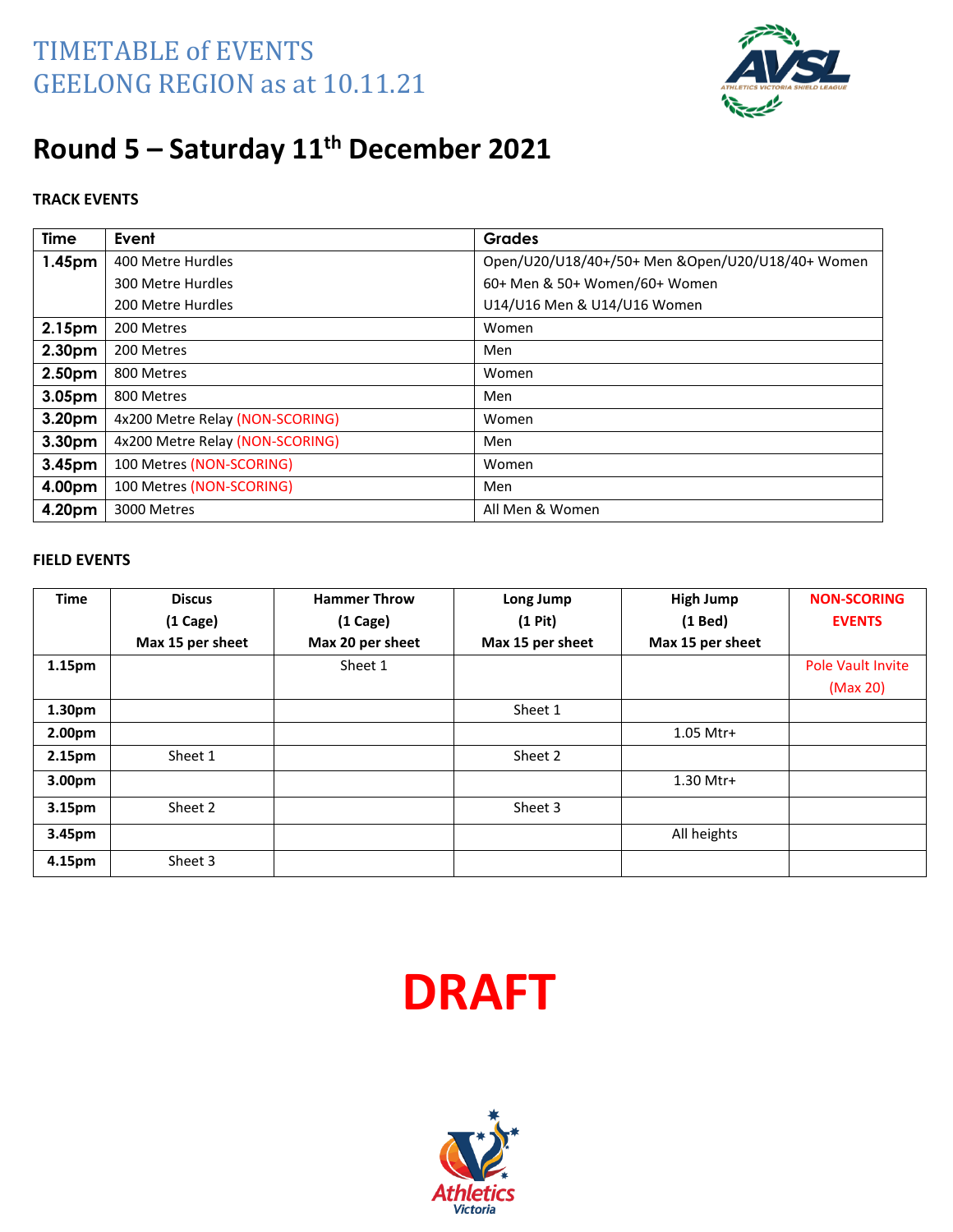

### **Round 6 – Saturday 18th December 2021**

#### **TRACK EVENTS**

| <b>Time</b>        | Event                         | <b>Grades</b>                        |  |
|--------------------|-------------------------------|--------------------------------------|--|
| 1.45 <sub>pm</sub> | 80Metre Hurdles               | U14/40+/50+/60+ Women                |  |
|                    | 90Metre Hurdles               | U16 Women & U14 Men                  |  |
|                    | 100Metre Hurdles              | U18/U20/Open Women & U16/50+/60+ Men |  |
|                    | 110Metre Hurdles              | U18/U20/Open/40+ Men                 |  |
| 2.15 <sub>pm</sub> | 1500 Metres                   | Men                                  |  |
| 2.30pm             | 1500 Metres                   | Women                                |  |
| 2.50pm             | 400 Metres                    | Men                                  |  |
| 3.10pm             | 400 Metres                    | Women                                |  |
| 3.35 <sub>pm</sub> | 100 Metres                    | Men                                  |  |
| 3.55pm             | 100 Metres                    | Women                                |  |
| 4.15pm             | 4x100m Relay (Seeding)        | Men                                  |  |
| 4.25pm             | 4x100m Relay (Seeding)        | Women                                |  |
| 4.35pm             | *3000 Metres Steeple (91cm)   | Open/U20/40+/50+ Men                 |  |
|                    | *2000 Metres Steeple (84cm)   | U18 Men                              |  |
|                    | *3000 Metres Steeple (76.2cm) | Open/U20 Women                       |  |
|                    | *2000 Metres Steeple (76.2cm) | 60+/U16/U14 Men                      |  |
|                    |                               | 40+/50+/60+/U18/U16/U14 Women        |  |

#### **FIELD EVENTS**

| <b>Time</b>        | <b>Shot Put</b>  | <b>Javelin</b>   | <b>Triple Jump</b> | <b>Pole Vault</b> | <b>NON-SCORING</b>   |
|--------------------|------------------|------------------|--------------------|-------------------|----------------------|
|                    | (1 Circle)       | (1 Runway)       | $(1$ Pit)          | $(1$ Bed)         | <b>EVENTS</b>        |
|                    | Max 20 per sheet | Max 15 per sheet | Max 15 per sheet   | Max 15 per sheet  |                      |
| 1.15 <sub>pm</sub> |                  |                  |                    |                   | <b>Hammer Invite</b> |
|                    |                  |                  |                    |                   | (Geel Only – max 20) |
| 1.30 <sub>pm</sub> | Sheet 1          |                  | Sheet 1            | $3.20m+$          |                      |
| 2.00 <sub>pm</sub> |                  | Sheet 1          |                    |                   |                      |
| 2.30 <sub>pm</sub> | Sheet 2          |                  | Sheet 2            | $2.30m+$          |                      |
| 3.00 <sub>pm</sub> |                  | Sheet 2          |                    |                   |                      |
| 3.30 <sub>pm</sub> | Sheet 3          |                  | Sheet 3            | $1.60m+$          |                      |
| 4.00pm             |                  | Sheet 3          |                    |                   | High Jump Invite     |
|                    |                  |                  |                    |                   | (Max 15)             |



**Round 7 – Saturday 15 th January 2022 (Twilight)**



Victoria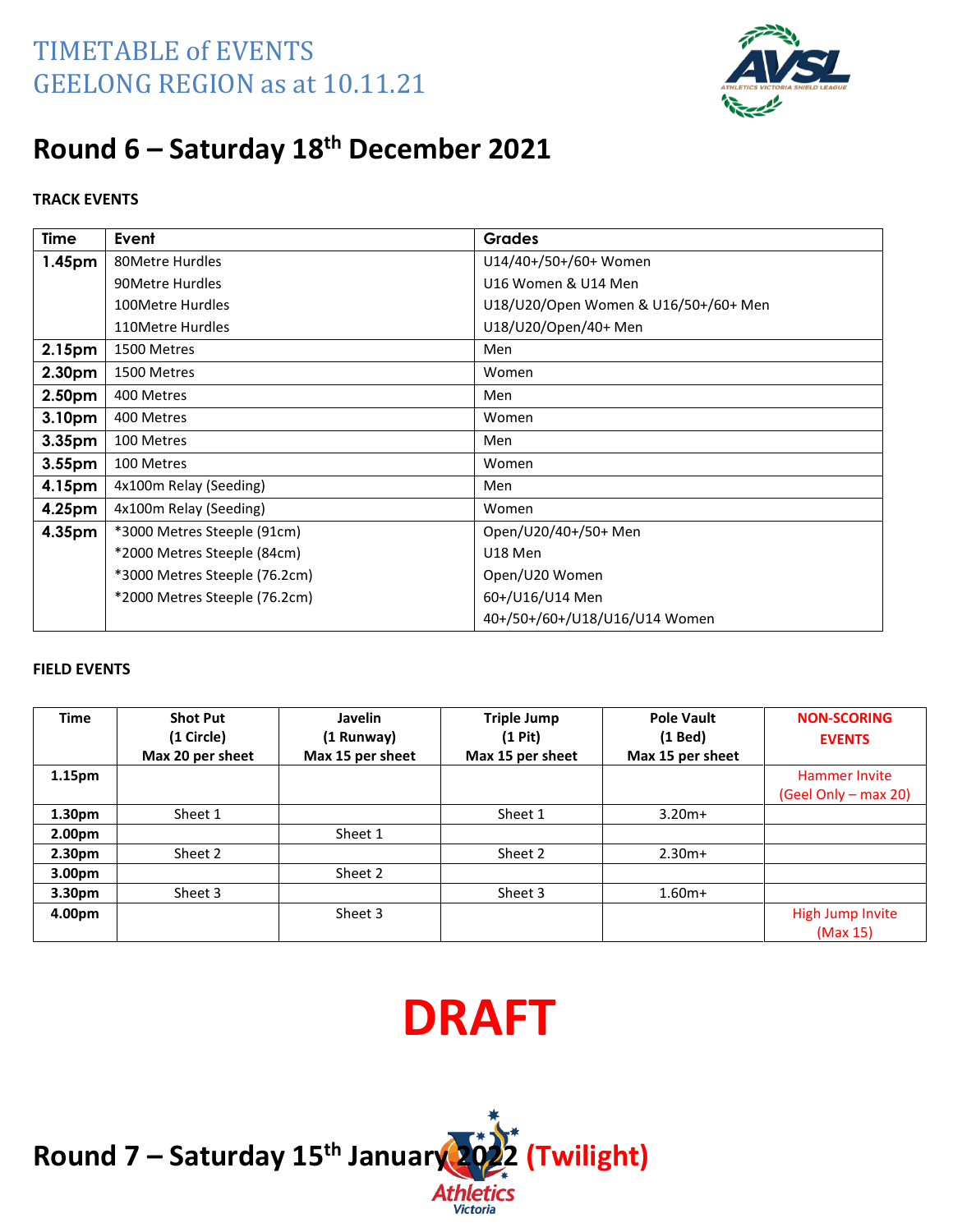

#### **TRACK EVENTS**

| <b>Time</b>   | Event                      | <b>Grades</b>                                    |
|---------------|----------------------------|--------------------------------------------------|
| 4.30pm        | 400 Metre Hurdles          | Open/U20/U18/40+/50+ Men &Open/U20/U18/40+ Women |
|               | 300 Metre Hurdles          | 60+ Men & 50+ Women/60+ Women                    |
|               | 200 Metre Hurdles          | U14/U16 Men & U14/U16 Women                      |
| 5.00pm        | 200 Metres                 | Women                                            |
| 5.15pm        | 200 Metres                 | Men                                              |
| 5.35pm        | 800 Metres                 | Women                                            |
| 5.50pm        | 800 Metres                 | Men                                              |
| 6.10pm        | 100 Metres (NON-SCORING)   | Women                                            |
| 6.25pm        | 100 Metres (NON-SCORING)   | Men                                              |
| 6.35pm        | 4x200m Relay (NON-SCORING) | Men                                              |
| <b>6.45pm</b> | 4x200m Relay (NON-SCORING) | Women                                            |
| 6.55pm        | 3000 Metres                | All Men & Women(Athletes can choose)             |
|               | 5000 Metres                | Restricted to Open/U20/40+/50+/60+ Men & Women   |

#### **FIELD EVENTS**

| <b>Time</b> | <b>Discus</b>    | <b>Hammer Throw</b> | Long Jump        | <b>High Jump</b> | <b>NON-SCORING</b>       |
|-------------|------------------|---------------------|------------------|------------------|--------------------------|
|             | $(1)$ Cage)      | $(1)$ Cage)         | $(1$ Pit $)$     | $(1$ Bed)        | <b>EVENTS</b>            |
|             | Max 15 per sheet | Max 20 per sheet    | Max 15 per sheet | Max 15 per sheet |                          |
| 4.15pm      |                  | Sheet 1             |                  |                  | <b>Pole Vault Invite</b> |
|             |                  |                     |                  |                  | (Max 20)                 |
| 4.30pm      |                  |                     | Sheet 1          |                  |                          |
| 5.00pm      |                  |                     |                  | 1.05 Mtr+        |                          |
| 5.15pm      | Sheet 1          |                     | Sheet 2          |                  |                          |
| 6.00pm      |                  |                     |                  | 1.30 Mtr+        |                          |
| 6.15pm      | Sheet 2          |                     | Sheet 3          |                  |                          |
| 6.45pm      |                  |                     |                  | All heights      |                          |
| 7.15pm      | Sheet 3          |                     |                  |                  |                          |

# **DRAFT**

Athletics Victoria

**Round 8 – Saturday 22nd January 2022 (Twilight)**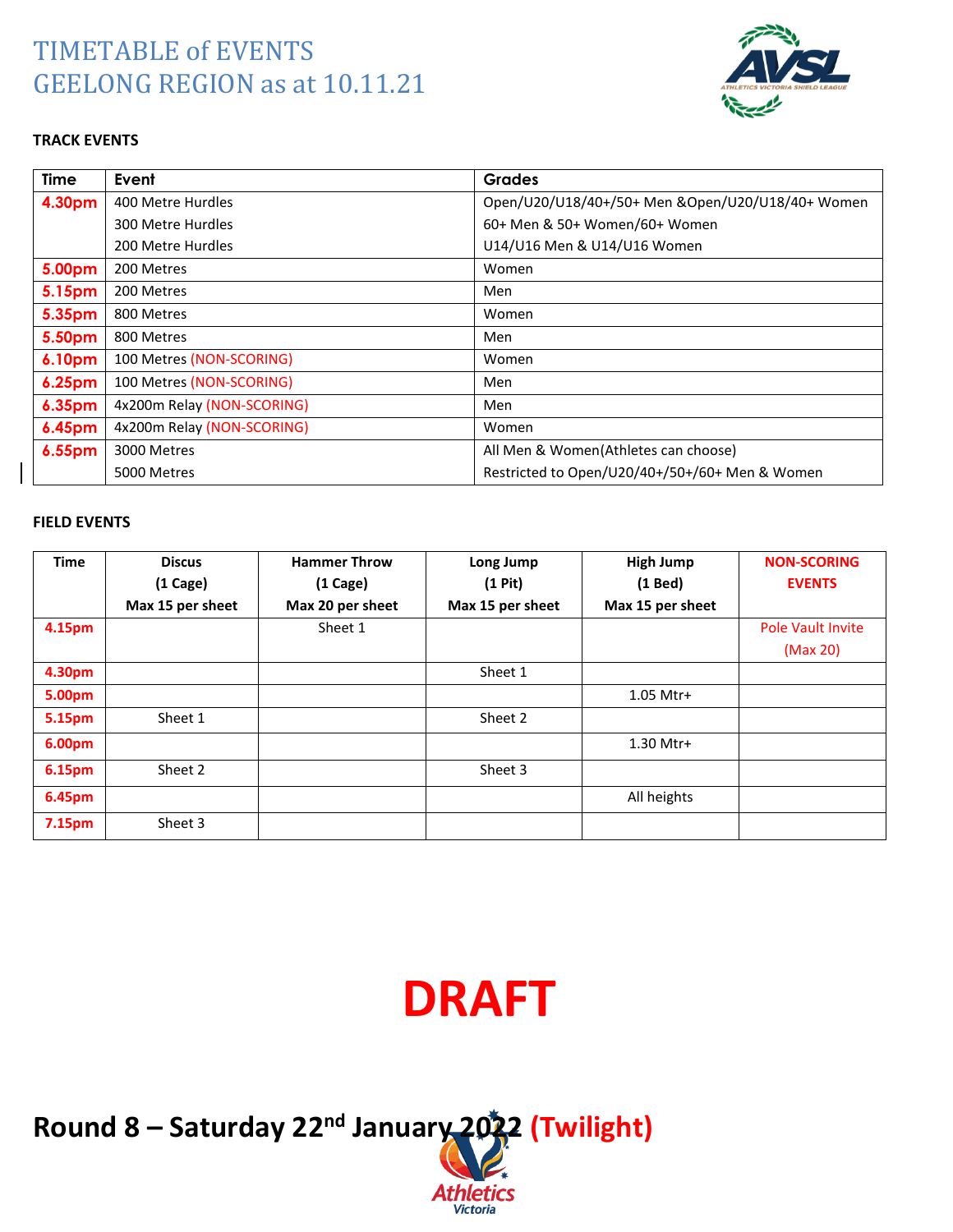

#### **TRACK EVENTS**

| <b>Time</b>        | Event                         | <b>Grades</b>                        |
|--------------------|-------------------------------|--------------------------------------|
| 4.45pm             | 80Metre Hurdles               | U14/40+/50+/60+ Women                |
|                    | 90Metre Hurdles               | U16 Women & U14 Men                  |
|                    | 100Metre Hurdles              | U18/U20/Open Women & U16/50+/60+ Men |
|                    | 110Metre Hurdles              | U18/U20/Open/40+ Men                 |
| 5.15pm             | 1500 Metres                   | Women                                |
| 5.30pm             | 1500 Metres                   | Men                                  |
| 5.50pm             | 100 Metres                    | Men                                  |
| 6.10 <sub>pm</sub> | 100 Metres                    | Women                                |
| 6.30pm             | 400 Metres (NON-SCORING)      | Men                                  |
| 6.50pm             | 400 Metres (NON-SCORING)      | Women                                |
| 7.10pm             | 4x400m Relay (Qualifier)      | Men                                  |
| 7.20pm             | 4x400m Relay (Qualifier)      | Women                                |
| 7.30pm             | *3000 Metres Steeple (91cm)   | Open/U20/40+/50+ Men                 |
|                    | *2000 Metres Steeple (84cm)   | U18 Men                              |
|                    | *3000 Metres Steeple (76.2cm) | Open/U20 Women                       |
|                    | *2000 Metres Steeple (76.2cm) | 60+/U16/U14 Men                      |
|                    |                               | 40+/50+/60+/U18/U16/U14 Women        |

| <b>Time</b> | <b>Shot Put</b>  | Javelin          | <b>Triple Jump</b> | <b>Pole Vault</b> | <b>NON-SCORING</b>   |
|-------------|------------------|------------------|--------------------|-------------------|----------------------|
|             | (1 Circle)       | (1 Runway)       | $(1$ Pit)          | $(1$ Bed)         | <b>EVENTS</b>        |
|             | Max 20 per sheet | Max 15 per sheet | Max 15 per sheet   | Max 15 per sheet  |                      |
| 4.15pm      |                  |                  |                    |                   | <b>Hammer Invite</b> |
|             |                  |                  |                    |                   | (Geel Only – max 20) |
| 5.00pm      | Sheet 1          |                  | Sheet 1            | $3.20m+$          |                      |
| 5.30pm      |                  | Sheet 1          |                    |                   |                      |
| 6.00pm      | Sheet 2          |                  | Sheet 2            | $2.30m+$          |                      |
| 6.30pm      |                  | Sheet 2          |                    |                   |                      |
| 7.00pm      | Sheet 3          |                  | Sheet 3            | $1.60m+$          |                      |
| 7.30pm      |                  | Sheet 3          |                    |                   | High Jump Invite     |
|             |                  |                  |                    |                   | (Max 15)             |



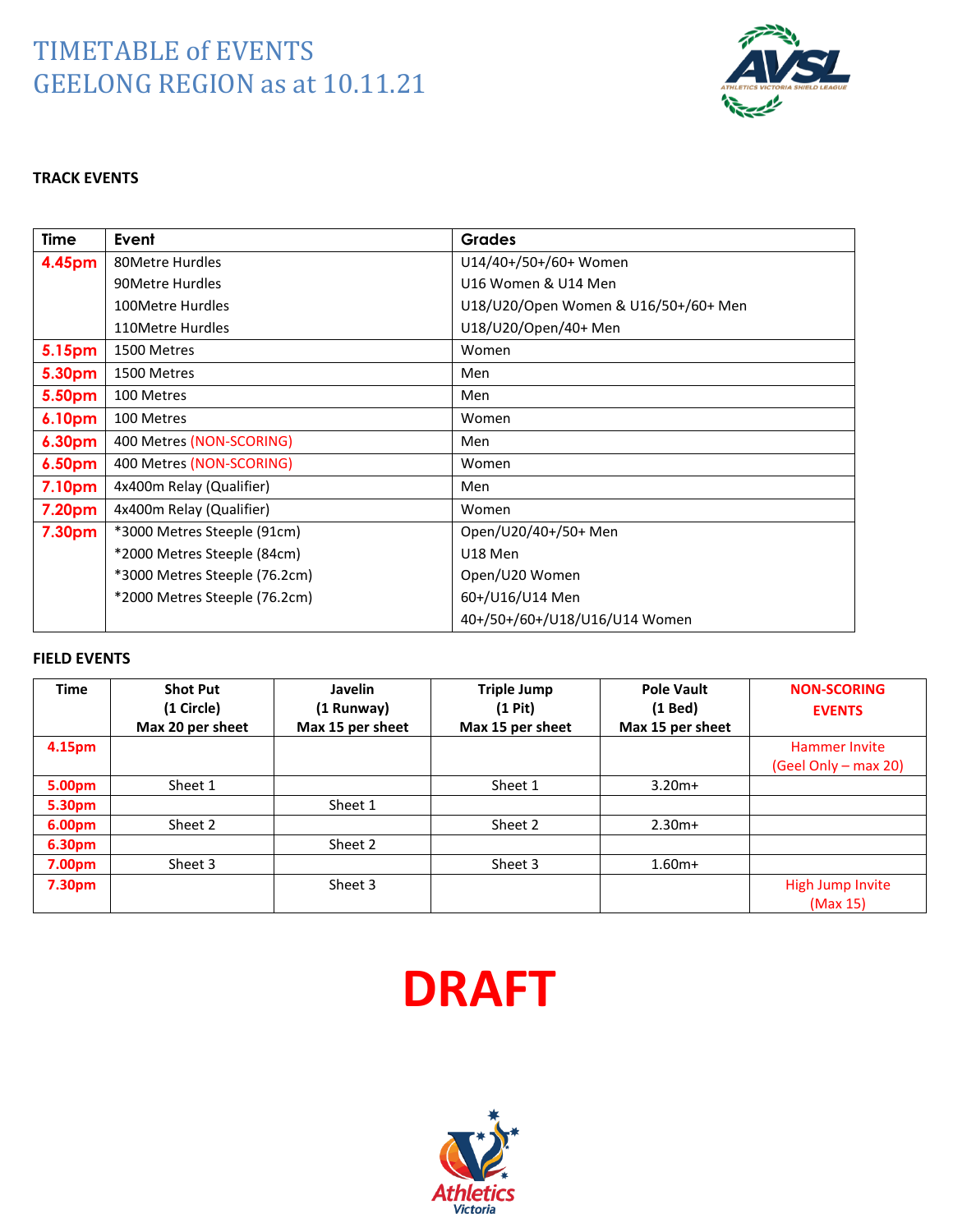

# **Round 9 – Saturday 5 th February 2022**

#### **TRACK EVENTS**

| <b>Time</b>        | Event                    | <b>Grades</b>                                     |
|--------------------|--------------------------|---------------------------------------------------|
| 1.45pm             | 400 Metre Hurdles        | Open/U20/U18/40+/50+ Men & Open/U20/U18/40+ Women |
|                    | 300 Metre Hurdles        | 60+ Men & 50+ Women/60+ Women                     |
|                    | 200 Metre Hurdles        | U14/U16 Men & U14/U16 Women                       |
| 2.15pm             | 200 Metres               | Women                                             |
| 2.30pm             | 200 Metres               | Men                                               |
| 2.50pm             | 800 Metres               | Women                                             |
| 3.05pm             | 800 Metres               | Men                                               |
| 3.25 <sub>pm</sub> | 100 Metres (NON-SCORING) | Women                                             |
| 3.45pm             | 100 Metres (NON-SCORING) | Men                                               |
| 4.05pm             | 3000 Metres              | All Men & Women (Athletes can choose)             |
|                    | 5000 Metres              | Restricted to Open/U20/40+/50+/60+ Men & Women    |

#### **FIELD EVENTS**

| <b>Time</b>        | <b>Discus</b>    | <b>Hammer Throw</b> | Long Jump        | <b>High Jump</b> | <b>NON-SCORING</b>       |
|--------------------|------------------|---------------------|------------------|------------------|--------------------------|
|                    | $(1)$ Cage)      | $(1)$ Cage)         | $(1$ Pit $)$     | $(1$ Bed)        | <b>EVENTS</b>            |
|                    | Max 15 per sheet | Max 20 per sheet    | Max 15 per sheet | Max 15 per sheet |                          |
| 1.15pm             |                  | Sheet 1             |                  |                  | <b>Pole Vault Invite</b> |
|                    |                  |                     |                  |                  | (Max 15)                 |
| 1.45pm             |                  |                     | Sheet 1          |                  |                          |
| 2.15pm             | Sheet 1          |                     |                  | 1.05 Mtr+        |                          |
| 2.30 <sub>pm</sub> |                  |                     | Sheet 2          |                  |                          |
| 3.15pm             | Sheet 2          |                     |                  | 1.30 Mtr+        |                          |
| 3.30 <sub>pm</sub> |                  |                     | Sheet 3          |                  |                          |
| 4.00pm             | Sheet 3          |                     |                  | All heights      |                          |

# **DRAFT**

**Victoria** 

**Round 10 – Friday 11th February 2022 (Night)**